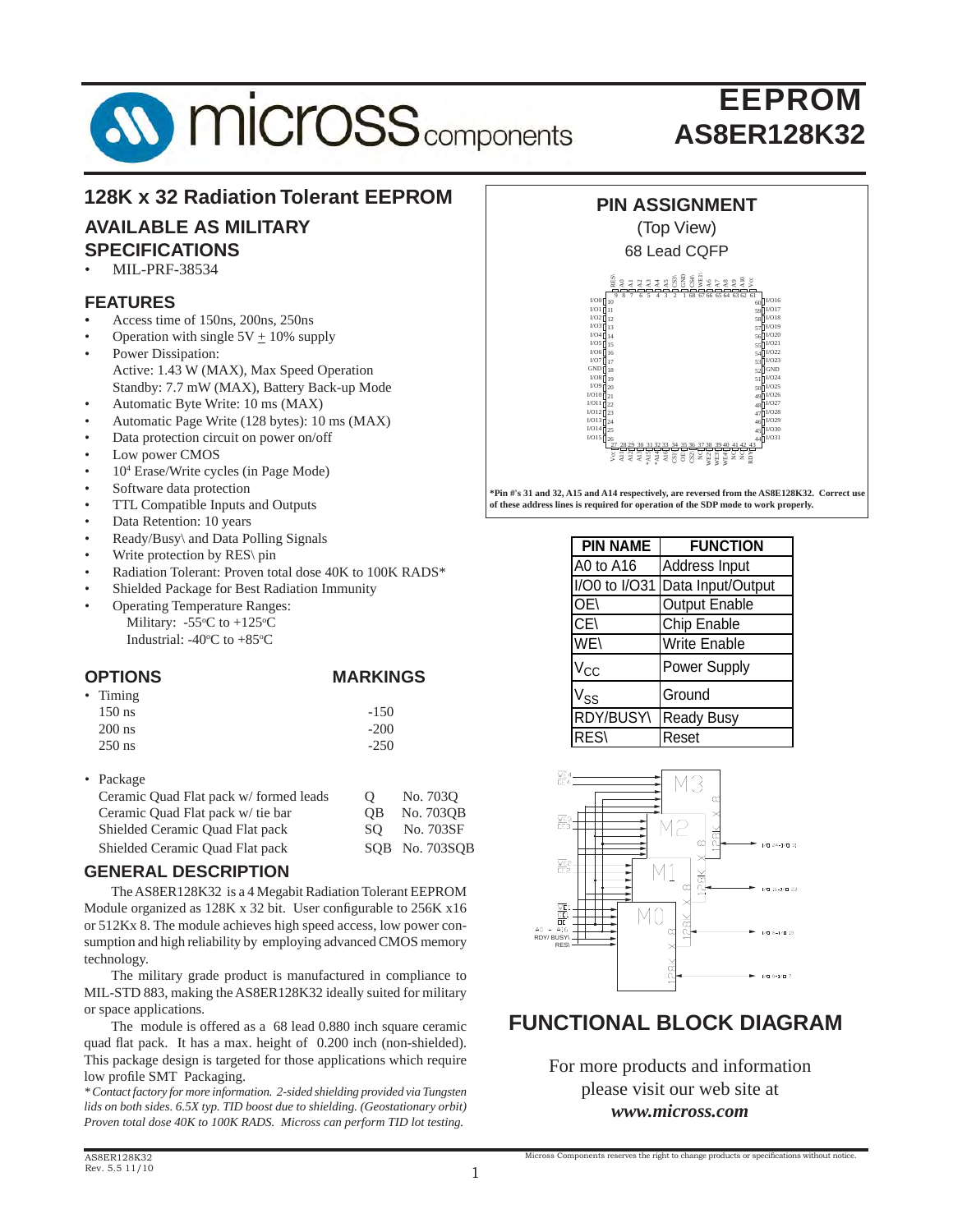

## **TRUTH TABLE**

| <b>MODE</b>     | <b>CEI</b>      | <b>OE\</b>      | <b>WE\</b>      | <b>RES\</b>     | RDY/BUSY\1         | I/O         |
|-----------------|-----------------|-----------------|-----------------|-----------------|--------------------|-------------|
| Read            | $V_{IL}$        | $V_{IL}$        | V <sub>IH</sub> | $V_H$           | High-Z             | Dout        |
| Standby         | V <sub>IH</sub> | $x^3$           | X               | X               | High-Z             | High-Z      |
| Write           | $V_{IL}$        | V <sub>IH</sub> | $V_{IL}$        | Vн              | High-Z to $V_{OL}$ | Din         |
| <b>Deselect</b> | $V_{IL}$        | $V_{\text{IH}}$ | $V_{\text{IH}}$ | Vн              | High-Z             | High-Z      |
| Wirte Inhibit   | X               | X               | $V_{\text{IH}}$ | X               |                    |             |
|                 | X               | $V_{IL}$        | X               | X               | ---                | ---         |
| Data\ Polling   | $V_{IL}$        | $V_{IL}$        | V <sub>IH</sub> | Vн              | $V_{OL}$           | Dout (I/O7) |
| Program Reset   | Χ               | X               | X               | V <sub>IL</sub> | High-Z             | High-Z      |

**NOTES:** 1. RDY/Busy\ output has only active LOW V<sub>OL</sub> and high impedance state. It can not go to HIGH (V<sub>OH</sub>) state. 2.  $V_{CC}$  -0.5  $\leq$   $V_H \leq$   $V_{CC}$  +1.0

3. X : DON'T CARE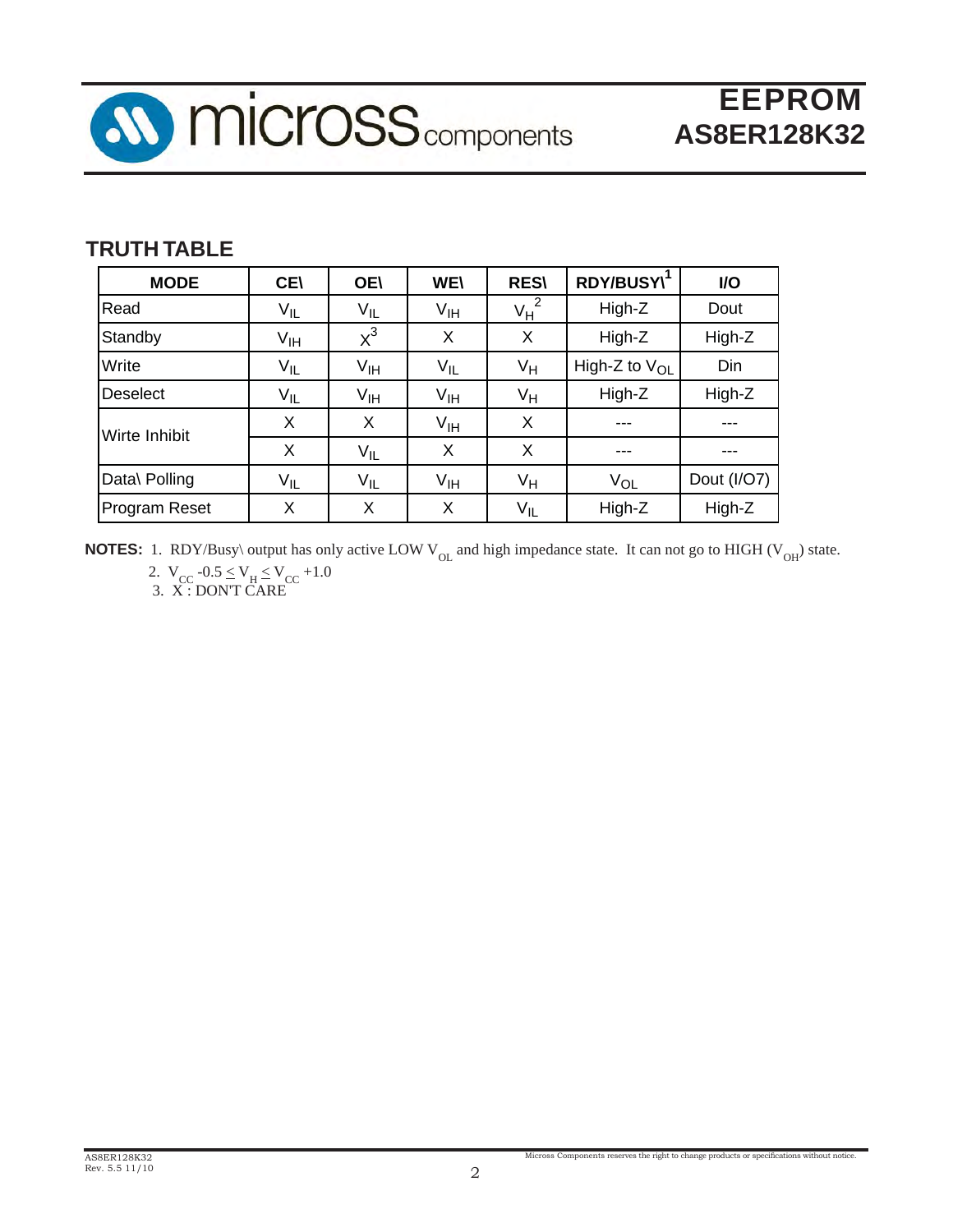

#### **ABSOLUTE MAXIMUM RATINGS\***

| Voltage on Vcc Supply Relative to Vss                        |  |
|--------------------------------------------------------------|--|
|                                                              |  |
| Operating Temperature Range <sup>(1)</sup> 55°C to +125°C    |  |
|                                                              |  |
| Voltage on any Pin Relative to Vss -0.5V to +7.0V $^{(2)}$   |  |
|                                                              |  |
| Thermal Resistance junction to case $(\theta_{\text{IC}})$ : |  |
|                                                              |  |
|                                                              |  |

\*Stresses greater than those listed under "Absolute Maximum Ratings" may cause permanent damage to the device. This is a stress rating only and functional operation of the device at these or any other conditions above those indicated in the operation section of this specification is not implied. Exposure to absolute maximum rating conditions for extended periods may affect reliability.

\*\*Junction temperature depends upon package type, cycle time, loading, ambient temperature and airflow, and humidity (plastics).

#### **NOTES:**

1) Including electrical characteristics and data retention.

2)  $V_{IN}$  MIN = -3.0V for pulse width < 20ns.

### **ELECTRICAL CHARACTERISTICS AND RECOMMENDED DC OPERATING CONDITIONS**

| (-55°C≤T,≤125°C or -40°C to +85°C; Vcc = 5V ± 10%) |                                                       |                 |                   |                      |              |  |
|----------------------------------------------------|-------------------------------------------------------|-----------------|-------------------|----------------------|--------------|--|
| <b>PARAMETER</b>                                   | <b>CONDITIONS</b>                                     | <b>SYMBOL</b>   | <b>MIN</b>        | <b>MAX</b>           | <b>UNITS</b> |  |
| Input High Voltage                                 |                                                       | V <sub>IH</sub> | 2.2               | $V_{\text{CC}}$ +0.3 | V            |  |
| Input High Voltage (RES\)                          |                                                       | $V_H$           | $V_{\rm CC}$ -0.5 | $V_{\rm CC}$ +1.0    | $\vee$       |  |
| Input Low Voltage                                  |                                                       | V <sub>IL</sub> | $-0.31$           | 0.8                  | V            |  |
| LOW INPUT Leakage(RES\ Signal)                     | RES\=0V, VCC=5.5V                                     | $I_{LI}$ (RES)  | $-500$            |                      | μA           |  |
| HIGH INPUT Leakage(RES\ Signal)                    | RES\=5.5V, VCC=5.5V                                   | $I_{HI}(RES)$   |                   | 10                   | μA           |  |
| INPUT LEAKAGE CURRENT <sup>2</sup>                 | OV $\leq$ V <sub>IN</sub> $\leq$ V <sub>CC</sub>      | Iц              | $-10$             | 10                   | μA           |  |
| OUTPUT LEAKAGE CURRENT <sup>2</sup>                | Outputs(s) Disabled,<br>$OV \leq V_{OUT} \leq V_{CC}$ | <b>ILO</b>      | $-10$             | 10                   | μA           |  |
| Output High Voltage                                | $I_{OH} = -0.4mA$                                     | $V_{OH}$        | 2.4               | --                   | $\vee$       |  |
| <b>Output Low Voltage</b>                          | $I_{\Omega} = 2.1 \text{mA}$                          | $V_{OL}$        | --                | 0.4                  | $\vee$       |  |
| <b>Supply Voltage</b>                              |                                                       | $V_{\rm CC}$    | 4.5               | 5.5                  | V            |  |

**NOTE:** 1)  $V_{II}$  (MIN): -1.0V for pulse width < 20ns.

2) All other Signal pins except RES\

|                       |                                                                 |            | <b>MAX</b> |              |  |
|-----------------------|-----------------------------------------------------------------|------------|------------|--------------|--|
| <b>PARAMETER</b>      | <b>CONDITIONS</b>                                               | <b>SYM</b> | $-15$      | <b>UNITS</b> |  |
| Power Supply Current: | lout = 0mA, $V_{CC}$ = 5.5V<br>Cycle = $1\mu$ S, Duty = $100\%$ |            | 80         | mA           |  |
| Operating             | lout = 0mA, $V_{CC}$ = 5.5V<br>Cycle = MIN, Duty = $100\%$      | lcc3       | 260        |              |  |
| Power Supply Current: | $CE = V_{CC}$ $V_{CC} = 5.5V$                                   | ICC1       | 1.4        | mA           |  |
| Standby               | $CE = V_{H}$ , $V_{CC} = 5.5V$                                  | ICC2       | 12         | mA           |  |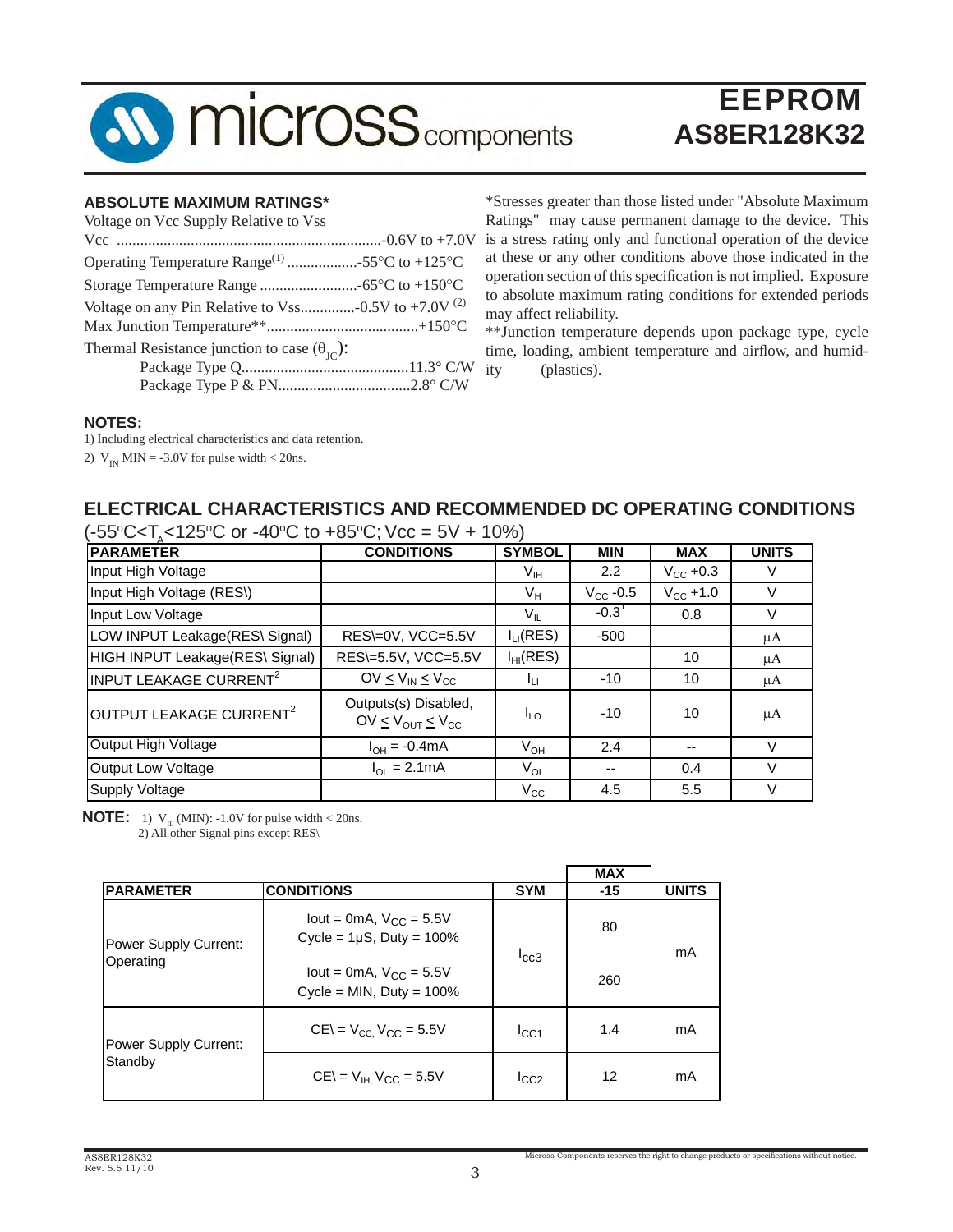

## **CAPACITANCE TABLE<sup>1</sup>** (V<sub>IN</sub> = 0V, f = 1 MHz, T<sub>A</sub> = 25°C)

| <b>SYMBOL</b><br><b>PARAMETER</b> |                            | <b>MAX</b> | <b>UNITS</b> |
|-----------------------------------|----------------------------|------------|--------------|
| $C_{ADD}$                         | A0 - A16 Capacitance       | 40         |              |
| $C_{OE}$                          | OE\, RES\, RDY Capacitance | 40         |              |
| $C_{WE}$ , $C_{CE}$               | WE\ and CE\ Capacitance    |            |              |
| $C_{10}$                          | I/O 0- I/O 31 Capacitance  | 20         | D۲           |

**NOTE:** 1. This parameter is guaranteed but not tested.

# **AC TEST CHARACTERISTICS**

### **TEST SPECIFICATIONS**

### **NOTES:**

Vz is programmable from  $-2V$  to  $+ 7V$ .  $I_{OL}$  and  $I_{OH}$  programmable from 0 to 16 mA. Vz is typically the midpoint of  $V_{OH}$  and  $V_{OL}$ .  $I_{OL}$  and  $I_{OH}$  are adjusted to simulate a typical resistive load circuit. <sup>On</sup> a set of the set of the set of the set of the set of the set of the set of the set of the set of the set of the set of the set of the set of the set of the set of the set of the set of the set of the set of t



### **ELECTRICAL CHARACTERISTICS AND RECOMMENDED AC OPERATING CONDITIONS**

(-55°C ≤ T<sub>A</sub> ≤ +125°C or -40°C to +85°C; Vcc = 5V <u>+</u>10%)

| <b>DESCRIPTION</b>                  | <b>TEST CONDITIONS</b>             |                  |            | 150        |              |
|-------------------------------------|------------------------------------|------------------|------------|------------|--------------|
|                                     |                                    | <b>SYMBOL</b>    | <b>MIN</b> | <b>MAX</b> | <b>UNITS</b> |
| Address to Output Delay             | $CE = OE = V_{II}$ , $WE = V_{IH}$ | $t_{ACC}$        |            | 150        | ns           |
| CE\ to Output Delay                 | $OE = VH$ , WE\ = V <sub>IH</sub>  | $t_{CE}$         |            | 150        | ns           |
| OE\ to Output Delay                 | $OE = VII$ , WE\ = V <sub>IH</sub> | $t_{OE}$         | 10         | 75         | ns           |
| Address to Output Hold              | $CE = OE = V_{II}$ , WE $= V_{IH}$ | $t_{OH}$         | 0          |            | ns           |
| CE\ or OE\ high to Output Float (1) | $OE = V_{II}$ , $WE = V_{IH}$      | $t_{\text{DF}}$  | 0          | 50         | ns           |
| RES\ low to Output Float (1)        | $CE = OE = V_{II}$ , WE $= V_{IH}$ | $t_{\text{DFR}}$ | 0          | 350        | ns           |
| RES\ to Output Delay                | $CE = OE = V_{II}$ , $WE = V_{IH}$ | $t_{RR}$         | 0          | 450        | ns           |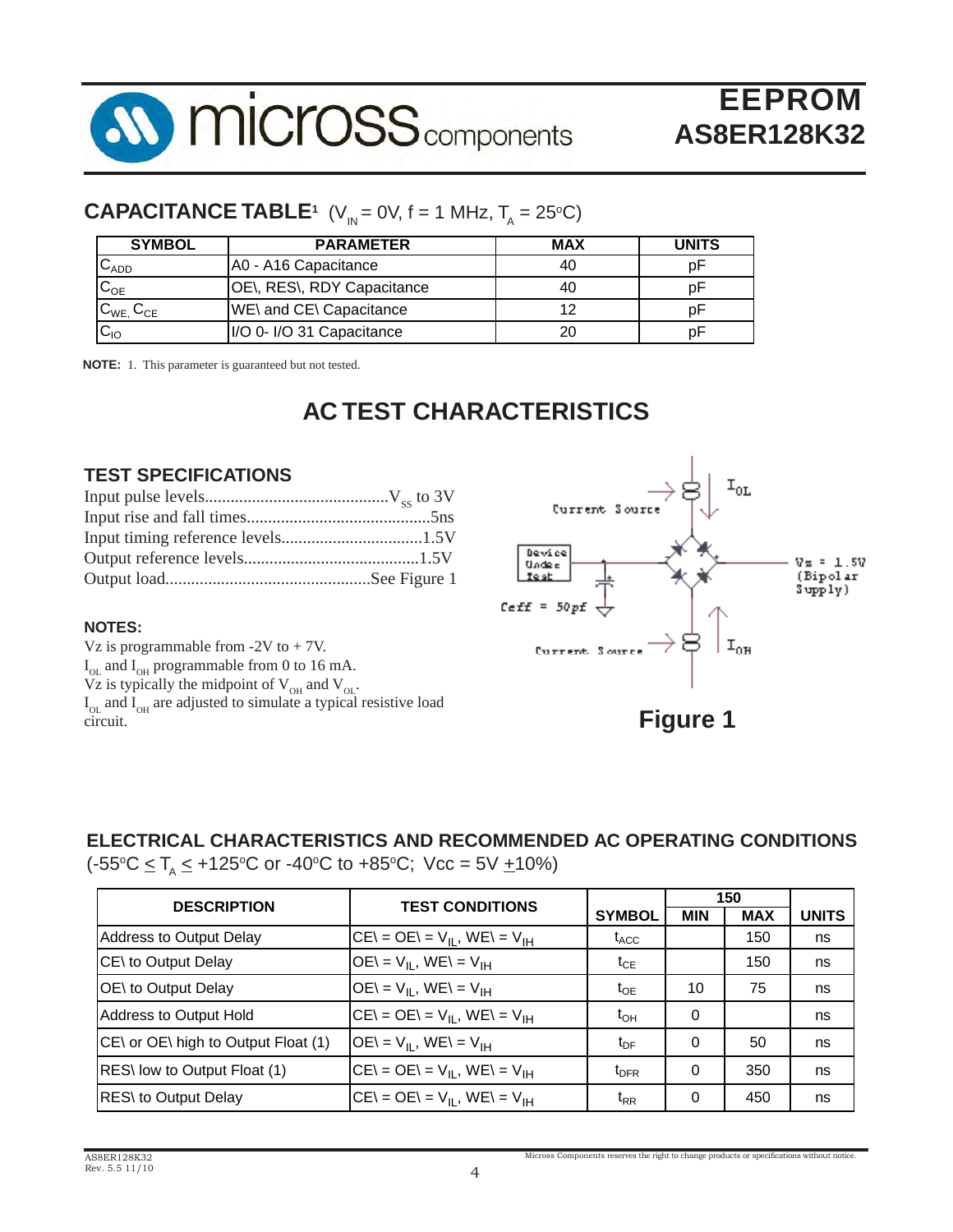

# **ELECTRICAL CHARACTERISTICS AND RECOMMENDED AC WRITE CHARACTERISTICS**

 $(-55^{\circ}C \leq T_{A} \leq +125^{\circ}C;$  Vcc = 5V  $\pm 10\%)$ 

| <b>SYMBOL</b>    | <b>PARAMETER</b>                         | MIN <sup>(2)</sup> | <b>MAX</b> | <b>UNITS</b> |
|------------------|------------------------------------------|--------------------|------------|--------------|
| $t_{AS}$         | <b>Address Setup Time</b>                | 0                  |            | ms           |
| $t_{AH}$         | Address Hold Time                        | 150                |            | ns           |
| $t_{\text{CS}}$  | CE\ to Write Setup Time (WE\ controlled) | $\Omega$           |            | ns           |
| $t_{CH}$         | CE\Hold Time (WE\ controlled)            | $\mathbf 0$        |            | ns           |
| $t_{WS}$         | WE\ to Write Setup Time (CE\ controlled) | 0                  |            | ns           |
| $t_{WH}$         | WE\ to Hold Time (CE\ controlled)        | $\mathbf 0$        |            | ns           |
| $t_{\text{OES}}$ | OE\ to Write Setup Time                  | 0                  |            | ns           |
| $t_{\rm OEH}$    | OE\ to Hold Time                         | $\mathbf 0$        |            | ns           |
| $t_{DS}$         | Data Setup Time                          | 100                |            | ns           |
| $t_{DH}$         | Data Hold Time                           | 10                 |            | ns           |
| $t_{WP}$         | WE\ Pulse Width (WE\ controlled)         | 250                |            | ns           |
| $t_{\text{CW}}$  | CE\ Pulse Width (CE\ controlled)         | 250                |            | ns           |
| $t_{DL}$         | Data Latch Time                          | 300                |            | ns           |
| $t_{\text{BLC}}$ | <b>Byte Load Cycle</b>                   | 0.55               | 30         | μs           |
| $t_{BL}$         | <b>Byte Load Window</b>                  | 100                |            | μs           |
| $t_{WC}$         | Write Cycle Time                         |                    | $10^{(3)}$ | ms           |
| $t_{DB}$         | Time to Device Busy                      | 120                |            | ns           |
| $t_{DW}$         | <b>Write Start Time</b>                  | $150^{(4)}$        |            | ns           |
| $t_{RP}$         | <b>Reset Protect Time</b>                | 100                |            | μs           |
| t <sub>RES</sub> | Reset High Time <sup>(5)</sup>           | 1                  |            | μs           |

# **READ TIMING WAVEFORM**

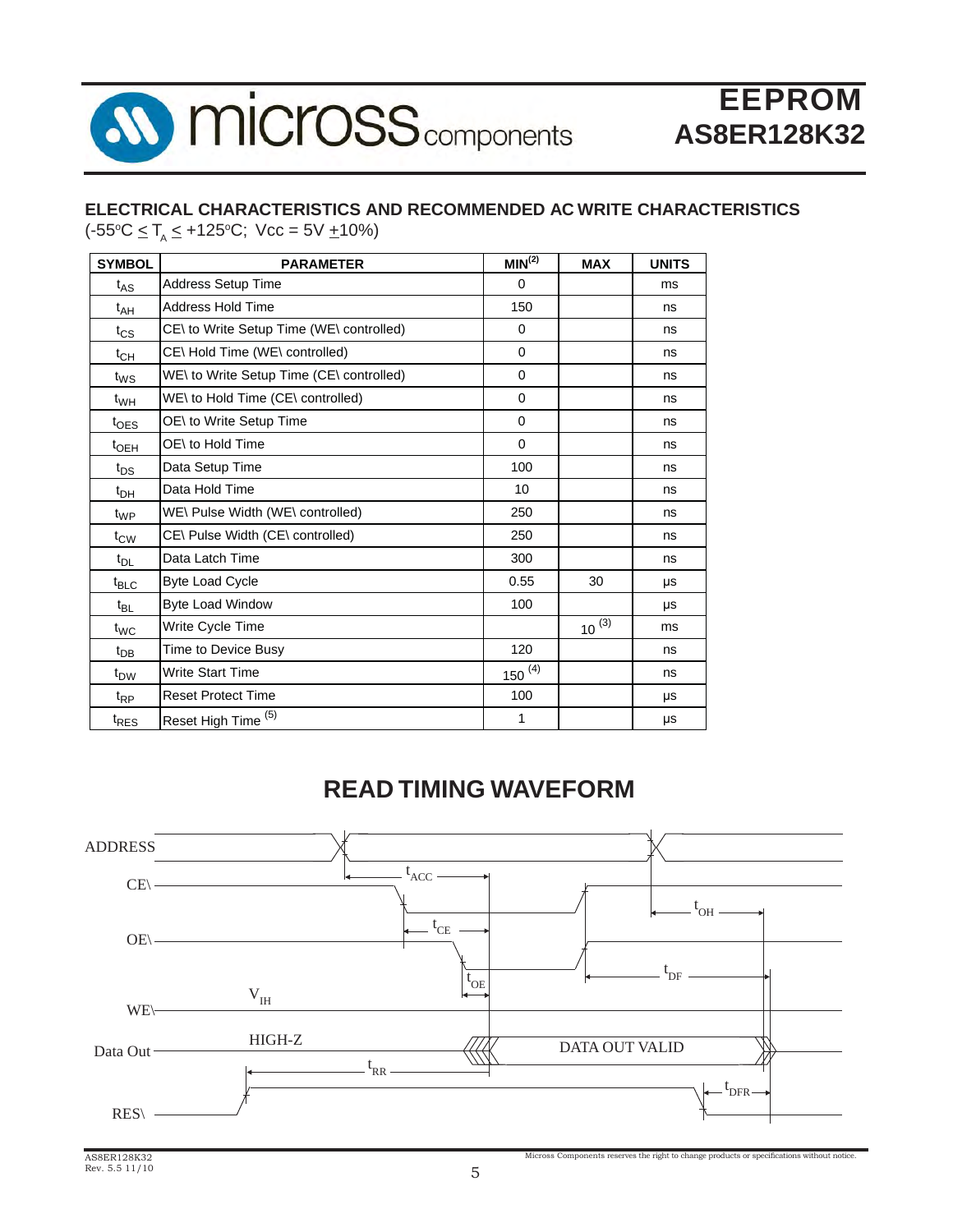

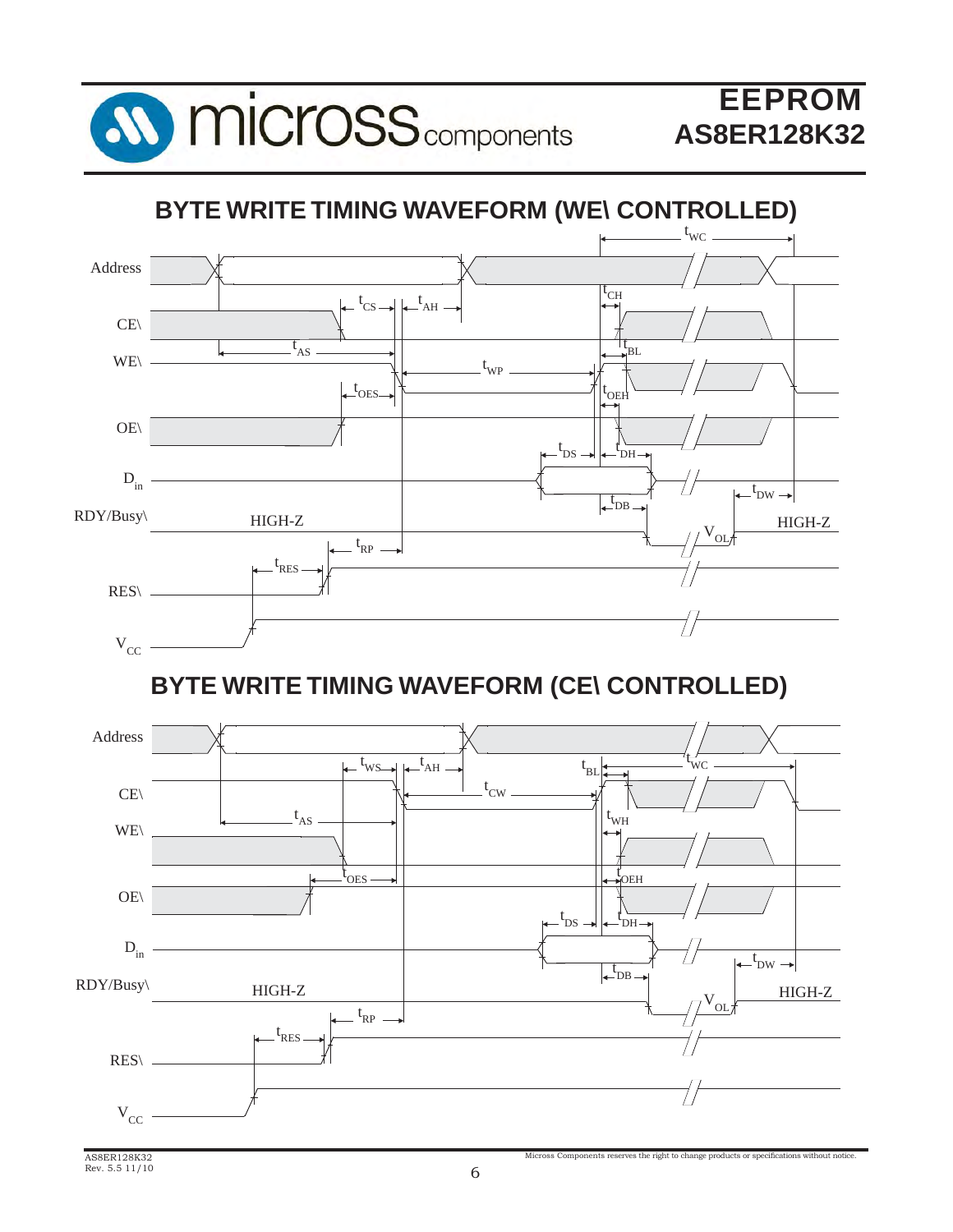

# **PAGE WRITE TIMING WAVEFORM (WE\ CONTROLLED)**



**PAGE WRITE TIMING WAVEFORM (CE\ CONTROLLED)**

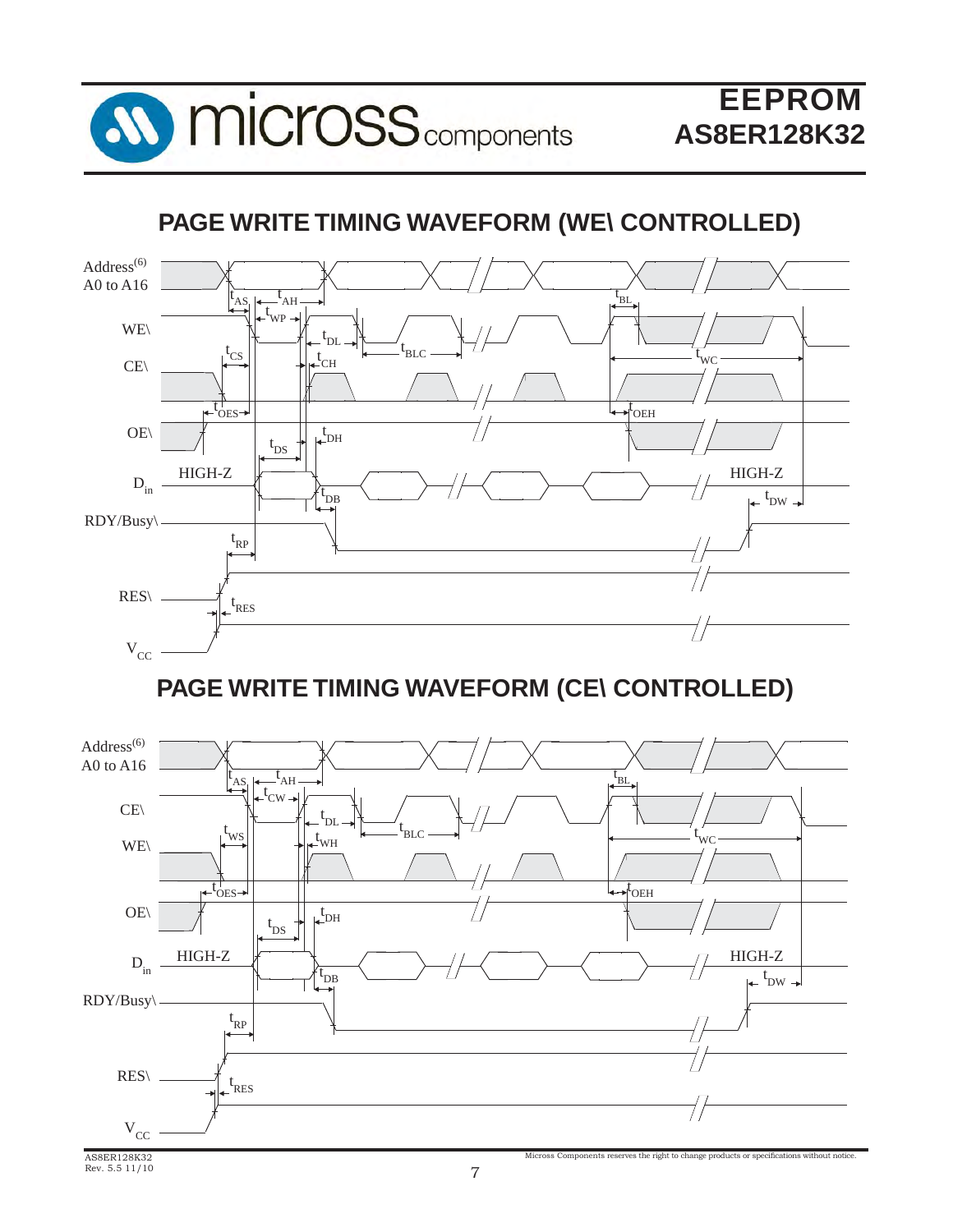

# **DATA POLLING TIMING WAVEFORM**



#### **NOTES:**

- 1.  $t_{DF}$  and  $t_{DFR}$  are defined as the time at which the outputs achieve the open circuit conditions and are no longer driven.
- 2. Use this device in longer cycle than this value.

3.  $t_{\text{wc}}$  must be longer than this value unless polling techniques or RDY/Busy\ are used. This device automatically completes the internal write operation within this value.

- 4. Next read or write operation can be initiated after  $t_{\text{DW}}$  if polling techniques or RDY/Busy\ are used.
- 5. This parameter is sampled and not 100% tested.
- 6. A7 to A16 are page addresses and must be same within the page write operation.
- 7. See AC read characteristics.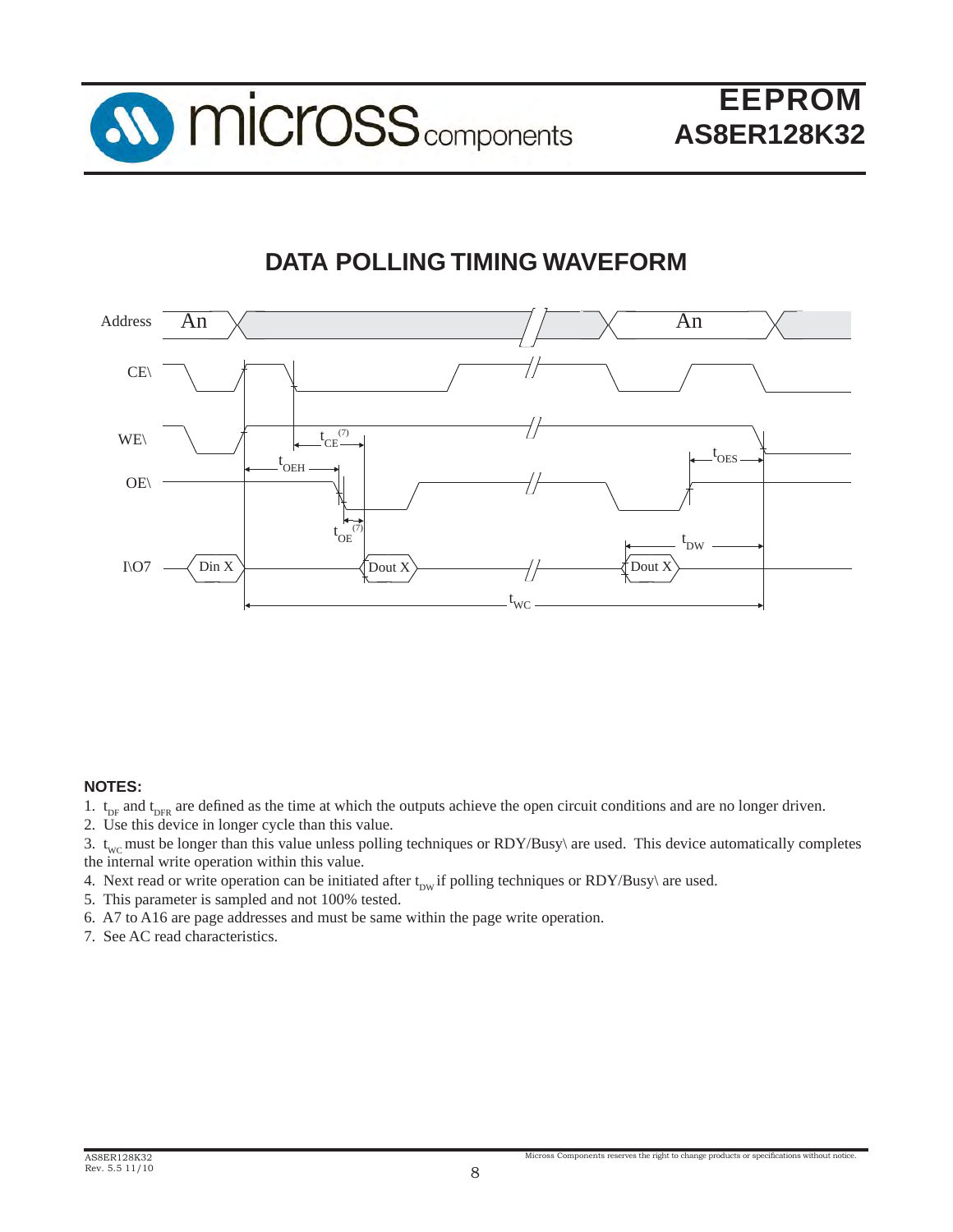

# **TOGGLE BIT**

This device provides another function to determine the internal programming cycle. If the EEPROM is set to read mode during the internal programming cycle, I/O6 will charge from "1" to "0" (toggling) for each read. When the internal programming cycle is finished, toggling of I/O6 will stop and the device can be accessible for next read or program.



### **NOTES:**

- 1) I/O6 beginning state is "1".
- 2) I/O6 ending state will vary.
- 3) See AC read characteristics.
- 4) Any locations can be used, but the address must be fixed.

### **SOFTWARE DATA PROTECTION TIMING WAVEFORM (In protection mode)**



*\* During this write cycle, data is physically written to the address provided.*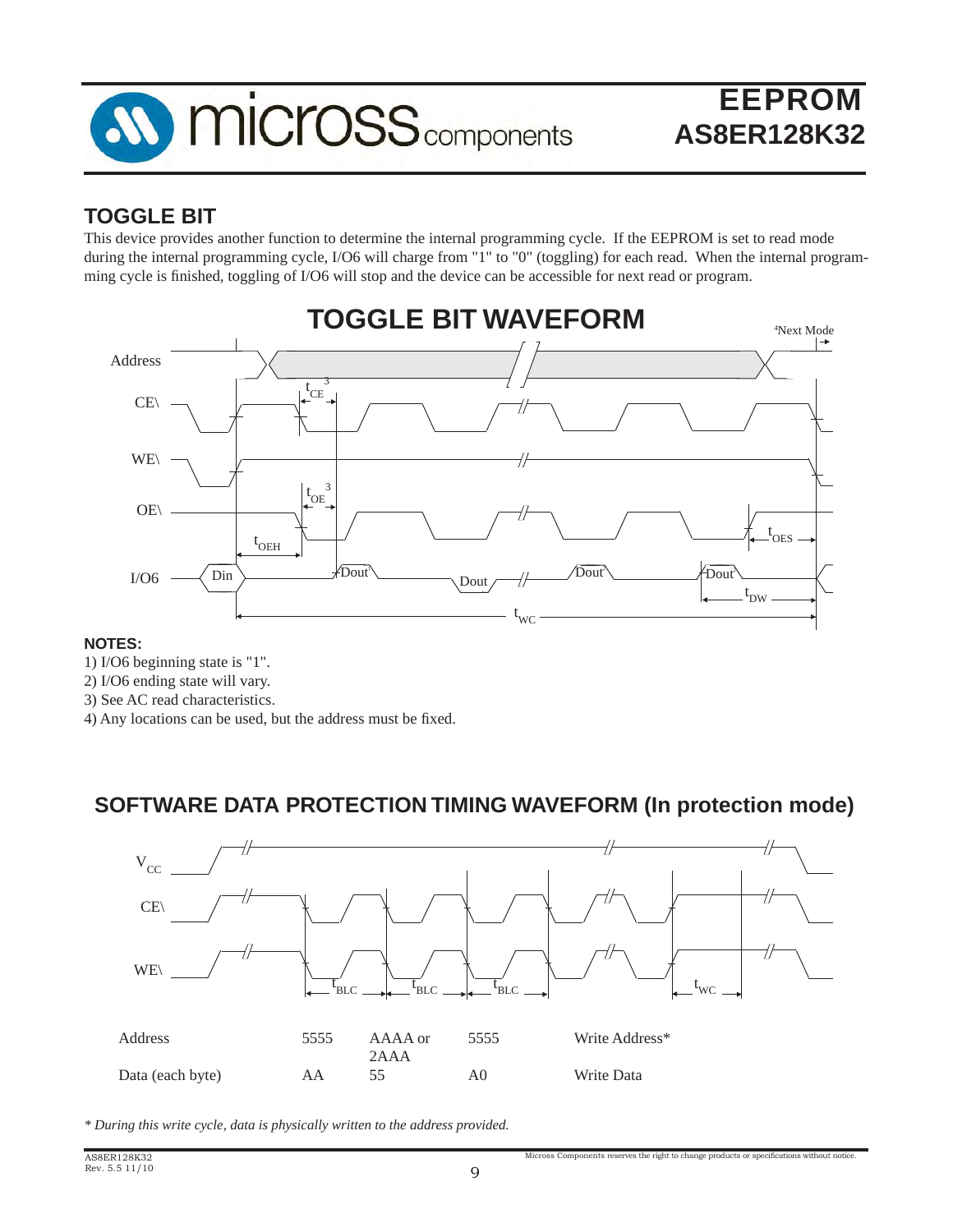

### **SOFTWARE DATA PROTECTION TIMING WAVEFORM (In non-protection mode)**



### **FUNCTIONAL DESCRIPTION**

#### **Automatic Page Write**

Page-mode write feature allows 1 to 128 bytes of data to be written into the EEPROM in a single write cycle. Following the initial byte cycle, an additional 1 to 128 bytes can be written in the same manner. Each additional byte load cycle must be started within 30μs from the preceding falling edge of WE\ or CE\. When CE\ or WE\ is kept high for 100μs after data input, the EEPROM enters write mode automatically and the input data are written into the EEPROM.

#### **DATA\ Polling**

DATA\ polling allows the status of the EEPROM to be determined. If EEPROM is set to read mode during the write cycle, an inversion of the last byte of data to be loaded outputs from I/O's 7, 15, 23, and 31 to indicate that the EEPROM is performing a write operation.

#### **RDY/Busy\ Signal**

RDY/Busy\ signal also allows status of the EEPROM to be determined. The RDY/Busy\ signal has high impedance except in write cycle and is lowered to  $V_{\text{OL}}$  after the first write signal. At the end of write cycle, the  $RDY/B$ usy\ signal changes state to high impedance.

#### **RES\ Signal**

When RES\ is low, the EEPROM cannot be read or programmed. Therefore, data can be protected by keeping RES\ low when  $V_{CC}$  is switched. RES\ should be high during read and programming because it doesn't provide a latch function. See timing diagram below.

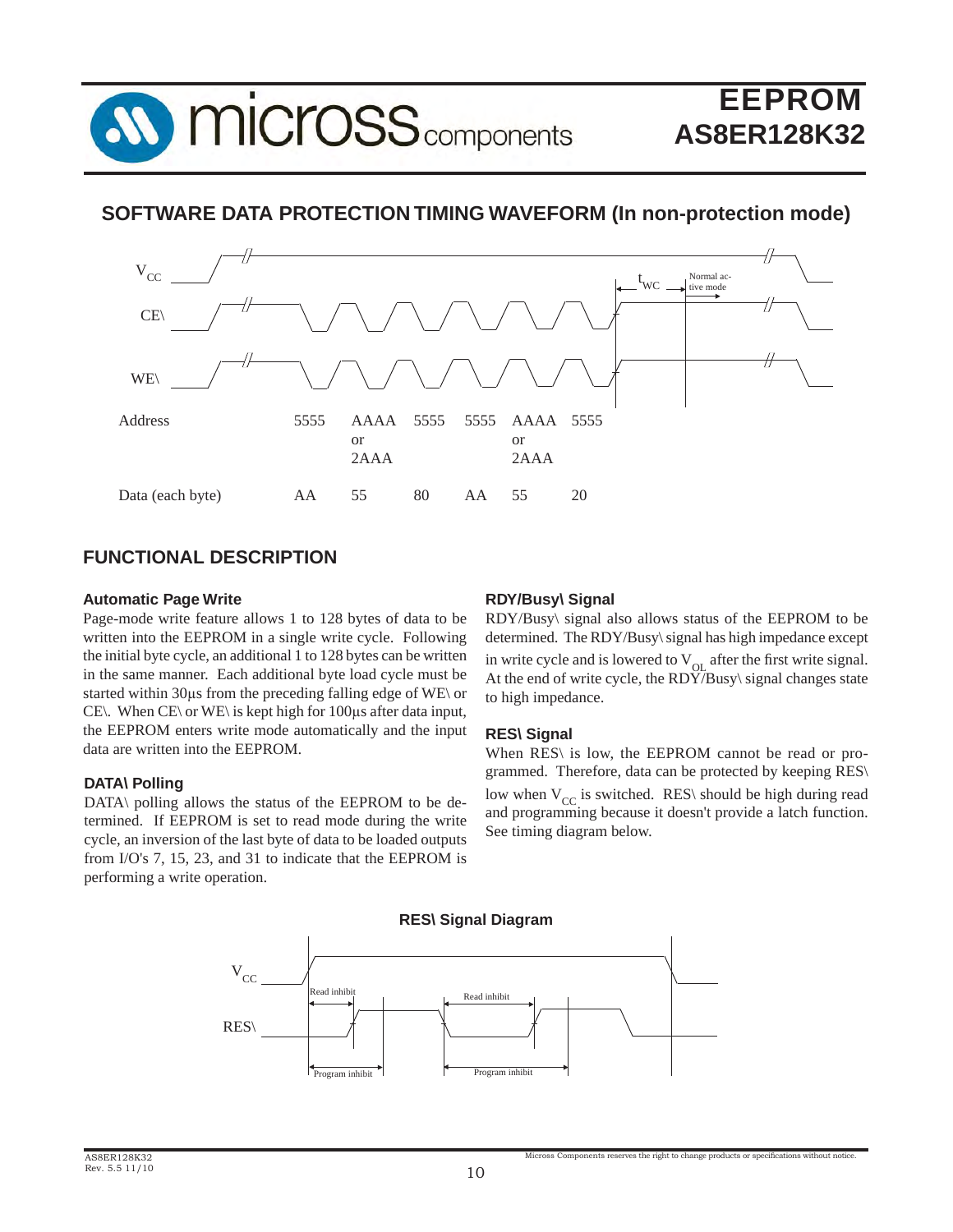

#### **WE\, CE\ Pin Operation**

During a write cycle, address are latched by the falling edge of WE\ or CE\, and data is latched by the rising edge of WE\ or CE\.

#### **Write/Erase Endurance and Data Retention Time**

The endurance is  $10<sup>4</sup>$  cycles in case of the page programming and  $10<sup>3</sup>$  cycles in case of the byte programming (1% cumulative failure rate). The data retention time is more than 10 years when a device is page-programmed less than  $10<sup>4</sup>$  cycles.

### **RDY/Busy\ SIGNAL**

 RDY/Busy\ signal also allows status of the EEPROM to be determined. The RDY/Busy\ signal has high impedance except in write cycle and is lowered to  $V_{\text{OL}}$  after the first write signal. At the end of the write cycle, the  $\overline{R}DY/Busy\$  signal changes state to high impedance. This allows many 58C1001 devices

RDY/Busy\ signal lines to be wired-OR together.

#### **PROGRAMMING/ERASE**

 The 58C1001 does **NOT** employ a BULK-erase function. The memory cells can be programmed '0' or '1'. A write cycle performs the function of erase & write on every cycle with the erase being transparent to the user. The internal erase data state is considered to be '1'. To program the memory array with background of ALL 0's or All 1's, the user would program this data using the page mode write operation to program all 1024 128-byte pages.

#### **Data Protection**

#### **1.** *Data Protection against Noise on Control Pins (CE\, OE\, WE\) During Operation*

 During readout or standby, noise on the control pins may act as a trigger and turn the EEPROM to programming mode by mistake. To prevent this phenomenon, this device has a noise cancellation function that cuts noise if its width is 20ns or less in program mode.

 Be careful not to allow noise of a width more than 20ns on the control pins. See Diagram 1 below.

### **2.** *Data Protection at*  $V_{CC}$  *On/Off*

When  $V_{CC}$  is turned on or off, noise on the control pins generated by external circuits (CPU, etc.) may act as a trigger and turn the EEPROM to program mode by mistake. To prevent this unintentional programming, the EEPROM must be kept in an unprogrammable state while the CPR is in an unstable state.

 NOTE: The EEPROM should be kept in unprogrammable state during  $V_{CC}$  on/off by using CPU RESET signal. See the timing diagram below.

#### **DIAGRAM 1**



# $*$ Unprogr  $\rm V_{CC}$ **CPU** RESET \*Unprogrammable

### **DATA PROTECTION AT V<sub>cc</sub> ON/OFF**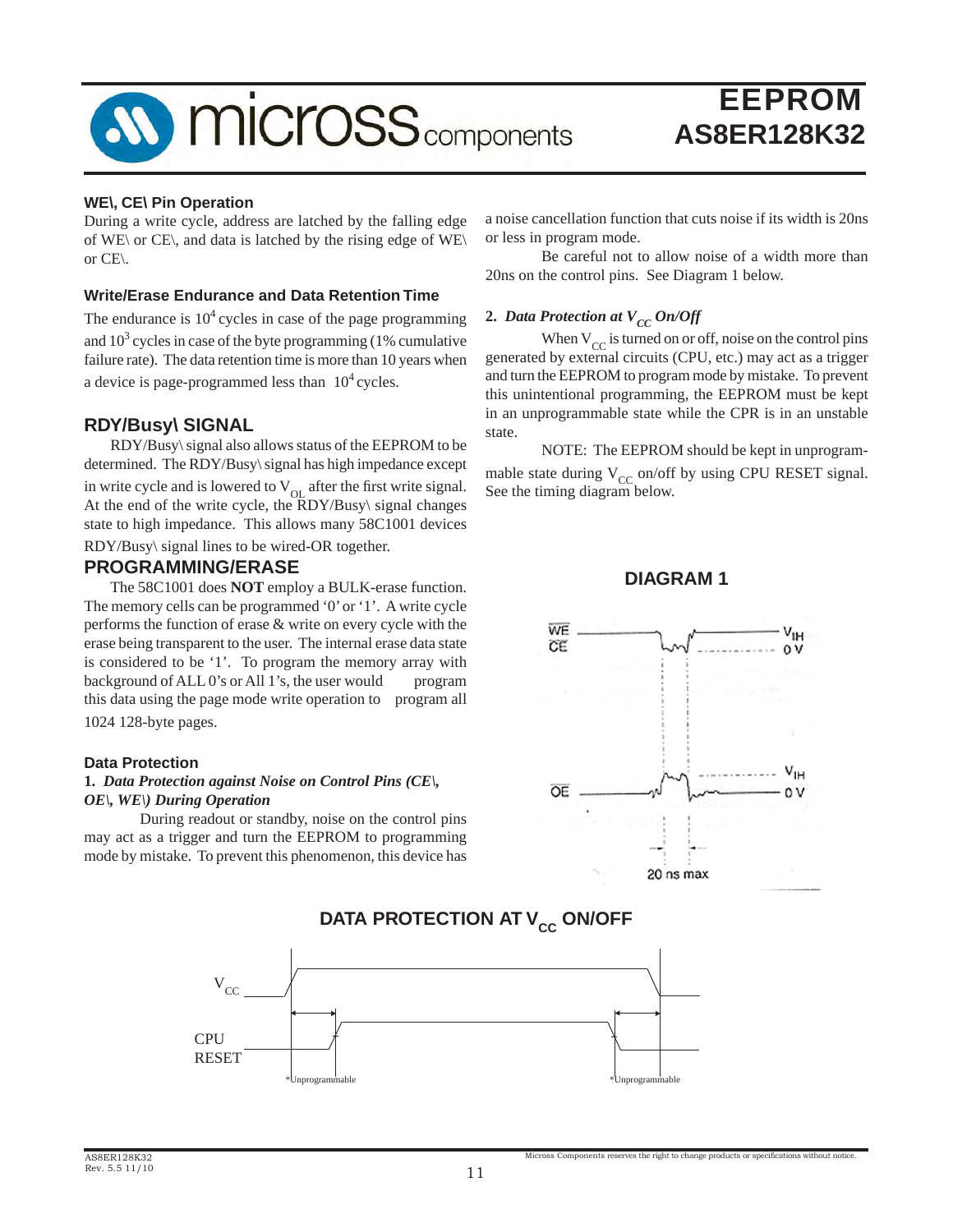

#### **Data Protection Cont.**

a. *Protection by RES\*

The unprogrammable state can be realized by the CPU's reset signal inputs directly to the EEPROM's RES pin. RES should be kept  $V_{SS}$  level during  $V_{CC}$  on/off.

The EEPROM brakes off programming operation when RES becomes low, programming operation doesn't finish correctly in case that RES falls low during programming operation. RES should be kept high for 10ms after the last data inputs. See the timing diagram below.

#### 3. *Software data protection*

To prevent unintentional programming, this device has the software data protection (SDP) mode. The SDP is enabled by inputting the 3 bytes code and write data in Chart 1. SDP is not enabled if only the 3 bytes code is input. To program

data in the SDP enable mode, 3 bytes code must be input before write data. This 4th cycle during write is required to initiate the SDP and physically writes the address and data. While in SDP the entire array is protected in which writes can only occur if the exact SDP sequence is re-executed or the unprotect sequence is executed.

 The SDP is disabled by inputting the 6 bytes code in Chart 2. Note that, if data is input in the SDP disable cycle, data can not be written.

 The software data protection is not enabled at the shipment.

 NOTE: These are some differences between Micross and other company's for enable/disable sequence of software data protection. If these are any questions, please contact Micross.



### **PROTECTION BY RES\**

| <b>CHART1</b>        |                     |                               |  |  |  |
|----------------------|---------------------|-------------------------------|--|--|--|
| Address              | Data<br>(each Byte) |                               |  |  |  |
| 5555                 | AA                  |                               |  |  |  |
| AAAA or 2AAA         | 55                  |                               |  |  |  |
| 5555                 | A <sub>0</sub>      |                               |  |  |  |
| <b>Write Address</b> |                     | Write Data} Normal data input |  |  |  |
|                      |                     |                               |  |  |  |

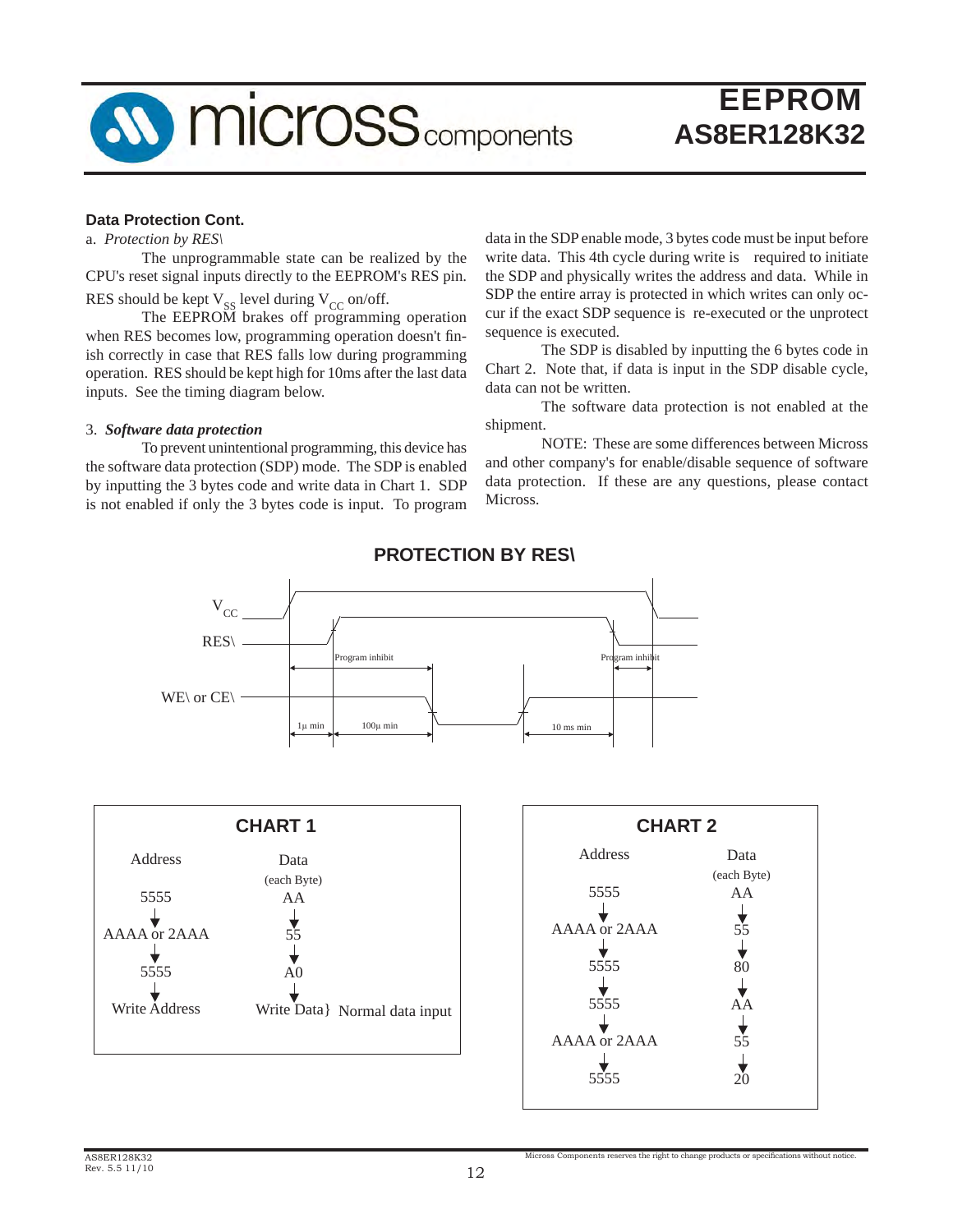

# **MECHANICAL DEFINITIONS\***

Micross Case #703 (Package Designator Q)



| <b>SYMBOL</b>  | <b>MICROSS PACKAGE SPECIFICATIONS</b> |            |  |
|----------------|---------------------------------------|------------|--|
|                | <b>MIN</b>                            | <b>MAX</b> |  |
| A              | 0.123                                 | 0.200      |  |
| A1             | 0.118                                 | 0.186      |  |
| A2             | 0.000                                 | 0.020      |  |
| h              | 0.013                                 | 0.017      |  |
| B              | 0.010 REF                             |            |  |
| D              | 0.800 BSC                             |            |  |
| D1             | 0.870                                 | 0.890      |  |
| D <sub>2</sub> | 0.980                                 | 1.000      |  |
| D <sub>3</sub> | 0.936                                 | 0.956      |  |
| е              | 0.050 BSC                             |            |  |
| R              | 0.005                                 |            |  |
| -1             | 0.035                                 | 0.045      |  |

*\*All measurements are in inches.*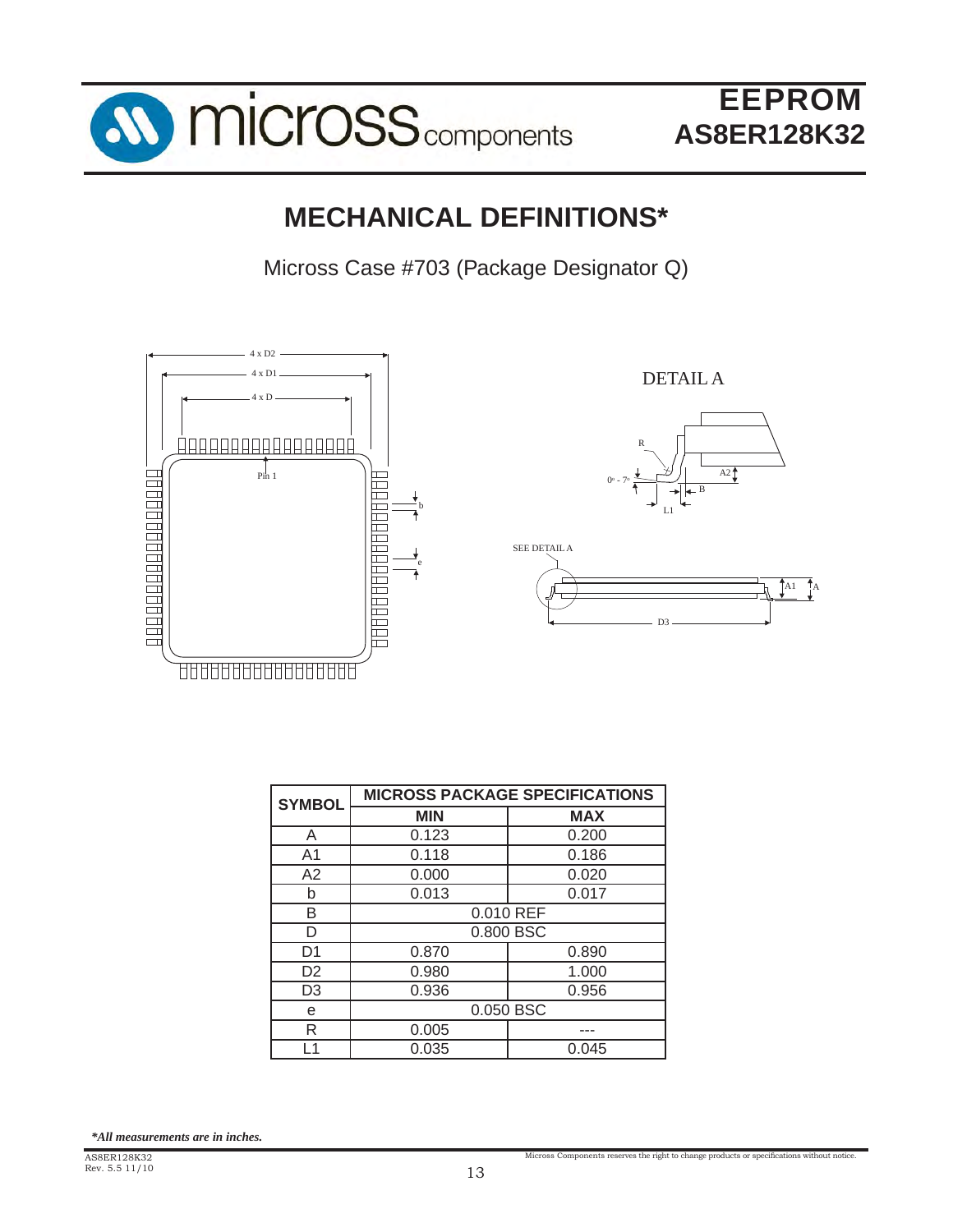

# **MECHANICAL DEFINITIONS\***

Micross Case #703SQ



Note: 35 Mil Tungsten alloy lid on each side for improved TID radiation performance.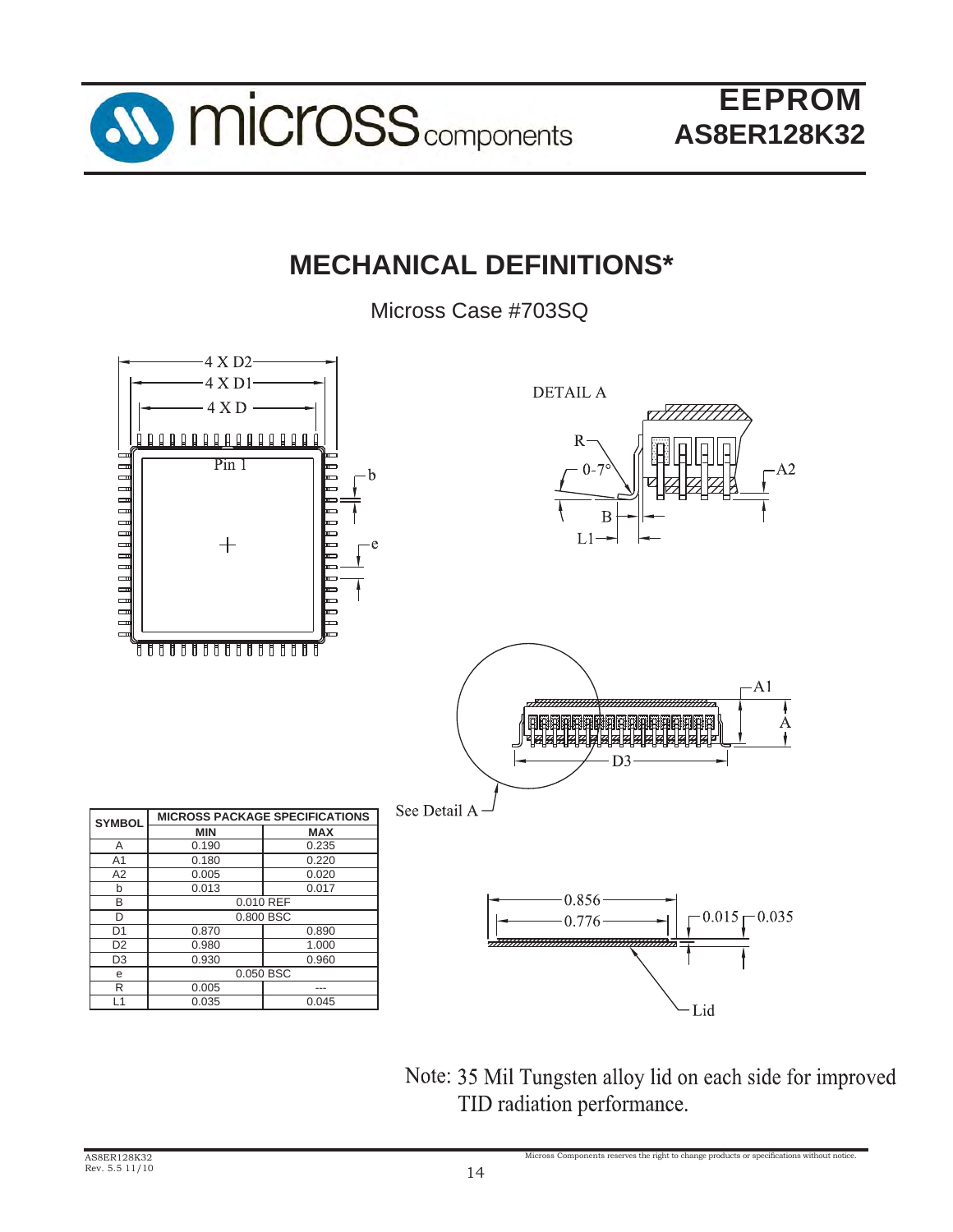

# **MECHANICAL DEFINITIONS\***

Micross Case #703SQB



Note: 35 Mil Tungsten alloy lid on each side for improved TID radiation performance.

e e1

S1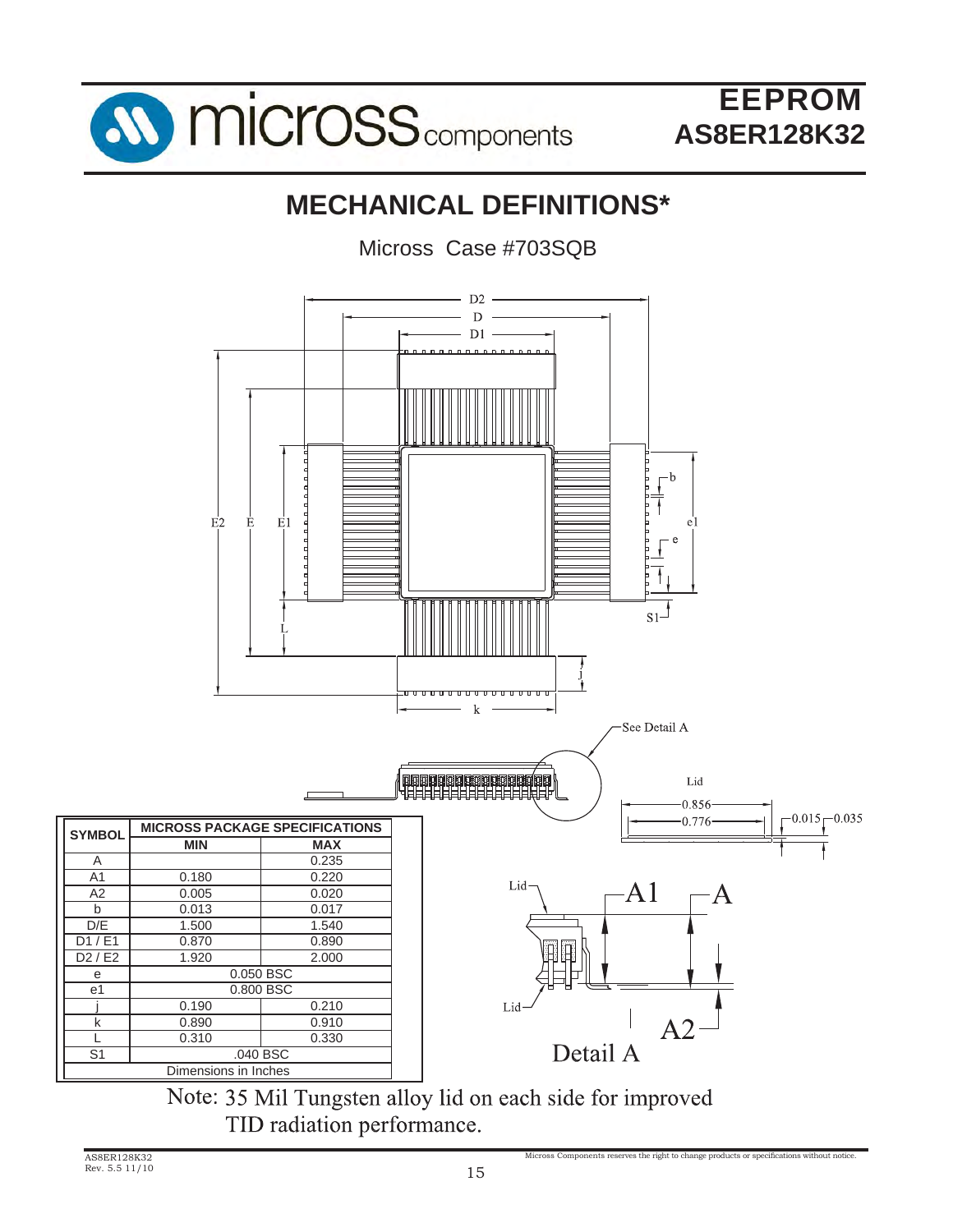

# **MECHANICAL DEFINITIONS\***

Micross Case (Package Designator QB)



*\*All measurements are in inches.*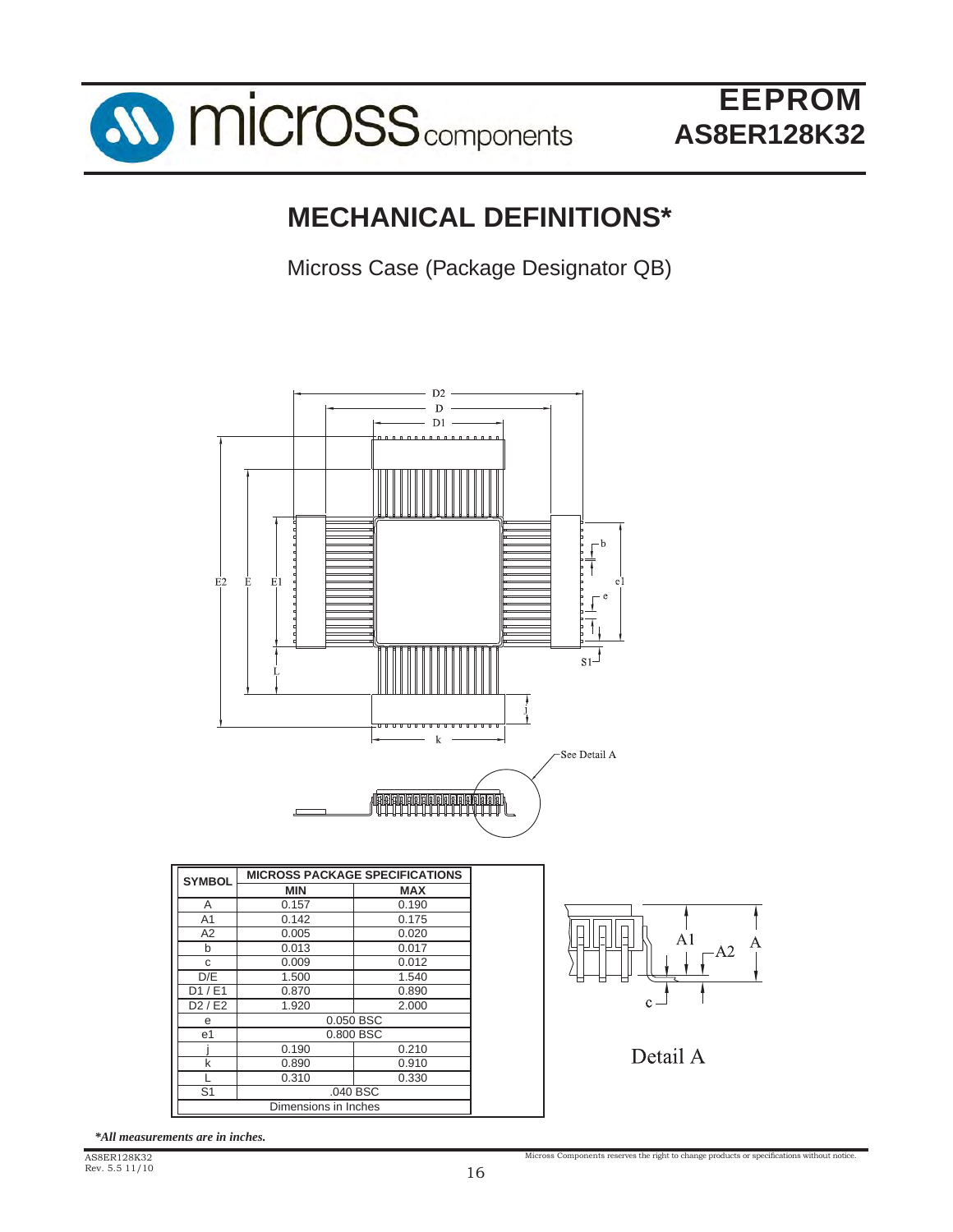

# **ORDERING INFORMATION**

### **EXAMPLE:** AS8ER128K32Q-15/IT **EXAMPLE:** AS8ER128K32QB-250/XT

| <b>Device Number</b> | <b>Package</b><br><b>Type</b> | <b>Speed</b><br>ns | <b>Process</b> |
|----------------------|-------------------------------|--------------------|----------------|
| AS8ER128K32          | Q                             | $-150$             | /*             |
| AS8ER128K32          | Q                             | $-200$             | /*             |
| AS8ER128K32          | Q                             | $-250$             | /*             |
| AS8ER128K32          | QB                            | $-150$             | /*             |
| AS8ER128K32          | QB                            | $-200$             | /*             |
| AS8ER128K32          | QB                            | $-250$             | /*             |
| AS8ER128K32          | SQ                            | $-150$             | /*             |
| AS8ER128K32          | SQ                            | $-200$             | /*             |
| AS8ER128K32          | SQ                            | $-250$             | /*             |
| AS8ER128K32          | <b>SQB</b>                    | $-150$             | /*             |
| AS8ER128K32          | <b>SQB</b>                    | $-200$             | /*             |
| AS8ER128K32          | SQB                           | $-250$             | /*             |

### **\*AVAILABLE PROCESSES**

| -40 <sup>o</sup> C to +85 <sup>o</sup> C      |
|-----------------------------------------------|
| -55 $^{\circ}$ C to +125 $^{\circ}$ C         |
| -55 $\rm{^{\circ}C}$ to +125 $\rm{^{\circ}C}$ |
|                                               |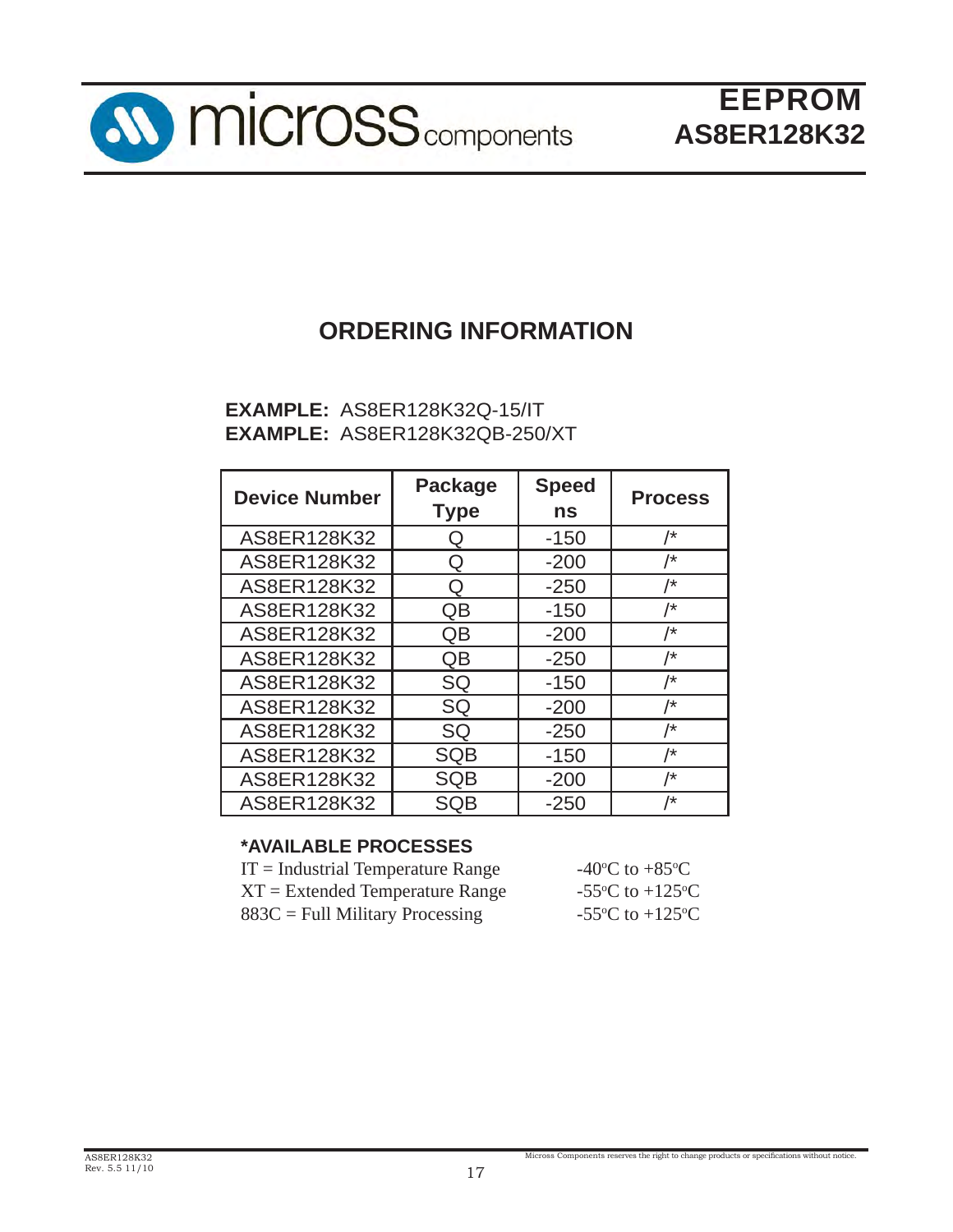

# **MICROSS TO DSCC PART NUMBER CROSS REFERENCE\***

### **Package Designator Q**

| <b>SMD Part</b> |
|-----------------|
| 5962-9458507HMX |
| 5962-9458508HMX |
| 5962-9458509HMX |
|                 |

### **Package Designator QB**

| <b>Micross Part #</b>  | <b>SMD Part</b> |
|------------------------|-----------------|
| AS8ER128K32QB-250/883C | 5962-9458507HZC |
| AS8ER128K32QB-200/883C | 5962-9458508HZC |
| AS8ER128K32QB-150/883C | 5962-9458509HZC |

*\* Micross part number is for reference only. Orders received referencing the SMD part number will be processed per the SMD.*